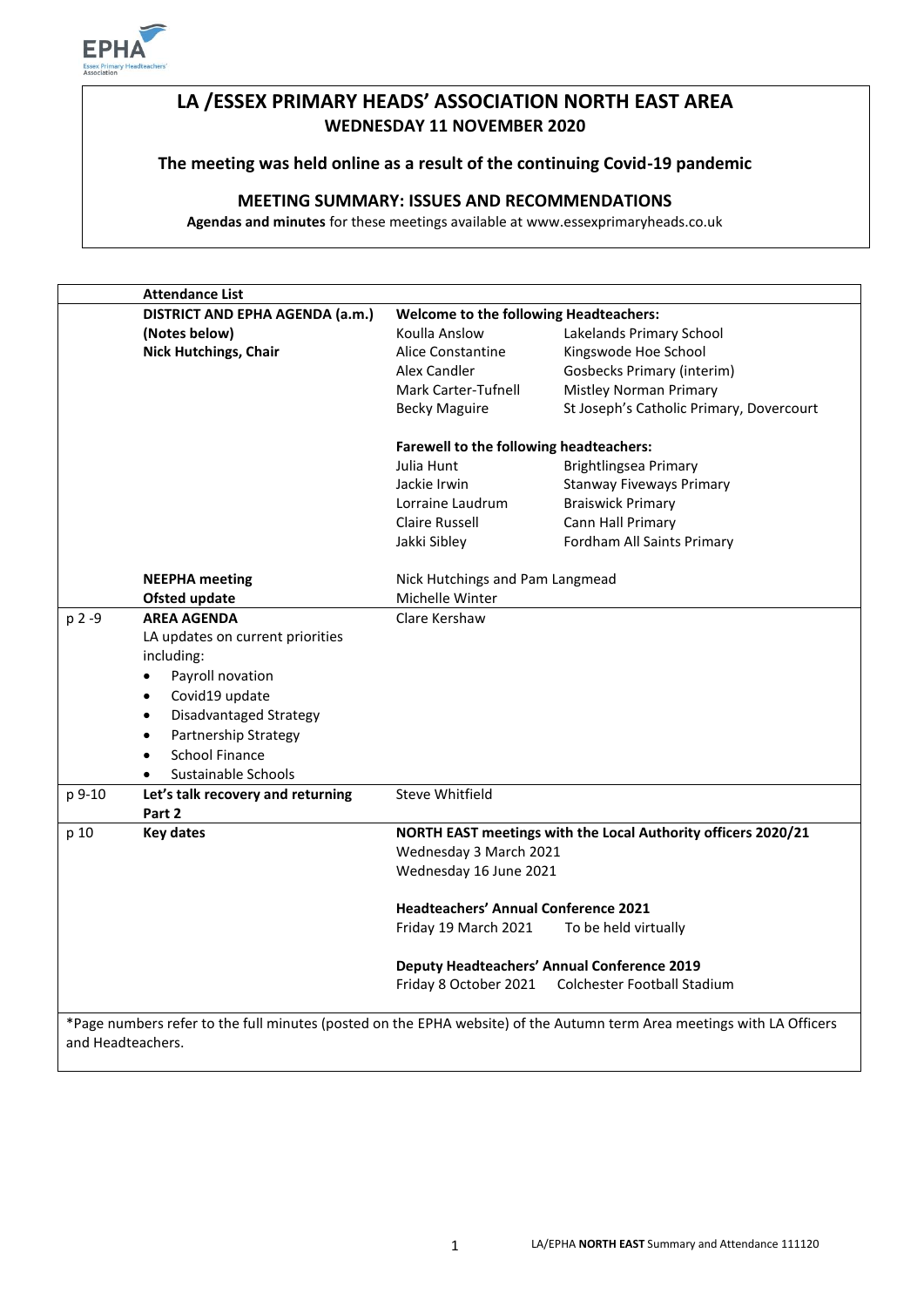

# **LA /ESSEX PRIMARY HEADS' ASSOCIATION NORTH EAST AREA DISTRICT AND AREA MEETING WEDNESDAY 11 NOVEMBER 2020 ATTENDANCE**

#### **Present**

Abbie Fairbairn Lawford CE Primary Claire Holmes Monkwick Infants & Nursery **In Attendance** 

#### **LA Officers**

Alan Duffy SE Partner

Julie Ingram Chappel CE Primary **Julie Sarti** Julie Sarti Colne Engaine Primary Jackie Irwin **Stanway Fiveways Primary** Catherine Bickersteth Karen Jones Great Clacton CE Juniors Marie Kelly St Teresa's Catholic Primary Clare Kershaw **Director of Education Apologies**<br> **Philippa Hollidav Assistant Director. North East Algorith Richard Potter Algorithme Farity** Philippa Holliday Assistant Director, North East Richard Potter Home Farm Primary Stephen Chynoweth EY and Education Manager, N East Alison Fiala EY and Education Manager, Mid Kerry McGrory SE Partner (North East) Carole Farrer SE Partner (North East) Lisa Fergus **Assistant Director, South** Steve Whitfield ECC Strategy Lead for Social. Emotional and Mental Health (SEMH)

Rachel Anderson Harwich Primary and Nursery | David Larner Dedham CE Primary Koulla Anslow Lakelands Primary **Susan Locke** Milldene Primary Nulla Anslow Sue Bardetti Holland Haven Primary Maria Luck-Davies Bradfield Primary Liz Bartholomew The Mayflower Primary **Andrew MacDonald** Langham Primary Natasha Bennett Two Villages Primary **Ian MacDonald** Elmstead Primary Suzie Bliss Walton-on-the-Naze Primary Rebecca McCutcheon Monkwick Juniors David Bome Copford CE Primary Nerys Maidment Baynards Primary Gavin Bradley **Mite Hall Academy** Joanna Marshall **Tendring Primary** Sue Bridgman Montgomery Infants & Nursery Heate Moore Birch CE Primary Alice Constantine Kingswode Hoe School | Julie O'Mara Chase Lane Primary Anthony Cosans Unity Primary Academy Claire Russell Cann Hall Primary<br>Paula Derwin Clare Hazelmere Juniors Clare Sampson Roach Vale Primary Hazelmere Juniors **Paula Lerach Clare Sampson** Roach Vale Primary Sarah Dukelow Alresford Primary Leesa Sharpe Broomgrove Juniors Lisa Frith Sly Camulos Academy Ratie Siggery Burrsville Infants Donna Gaffney Layer de la Haye CE Primary Nikki Sirett Alton Park Juniors Debbie Griggs Myland Primary Number Stevenson Langenhoe Primary Bridget Harris St Thomas More's Catholic Primary Nichelle Wright Montgomery Juniors

Simon Billings St John's Green Primary Becky Maguire St Joseph's Catholic Primary Moira Breeze St Clare's Catholic Primary Carl Messer St George's New Town Juniors Toby Bull The Bishop William Ward CE Primary | Gail Morgan St Michael's Primary & Nursery Tracey Caffull Great Bentley Primary/Frinton | Matthew Moseley Holland Park Primary Alex Candler Lexden Primary/Gosbecks Primary | Samantha Moseley All Saints CE Primary, Dovercourt Brian Combes Stanway Primary Claire Newson Parsons Heath CE Primary Lisa Corby **Iceni Academy Icentificate Corporation** Donna Parker **Ardleigh St Mary's Primary** Mel Cork **Heathlands CE Primary** Nicky Patrick Spring Meadow Primary Neadow Primary Ruth Cornell Kings Ford Infants & Nursery | Joanne Ronayne Willow Brook Primary Belynda Fellows St James CE Primary Jakki Sibley Fordham All Saints CE Primary Alan Garnett **North Primary & Nursery Darren Smith Brinkley Grove Primary Area** Darren Smith Brinkley Grove Primary

Nick Hutchings N East Chair/ Hamilton Primary Pam Langmead EPHA Professional Officer

Note: If your attendance or apologies have not been noted please contact the EPHA Professional Officer at [pam@langmead.me.uk](mailto:pam@langmead.me.uk) for amendment.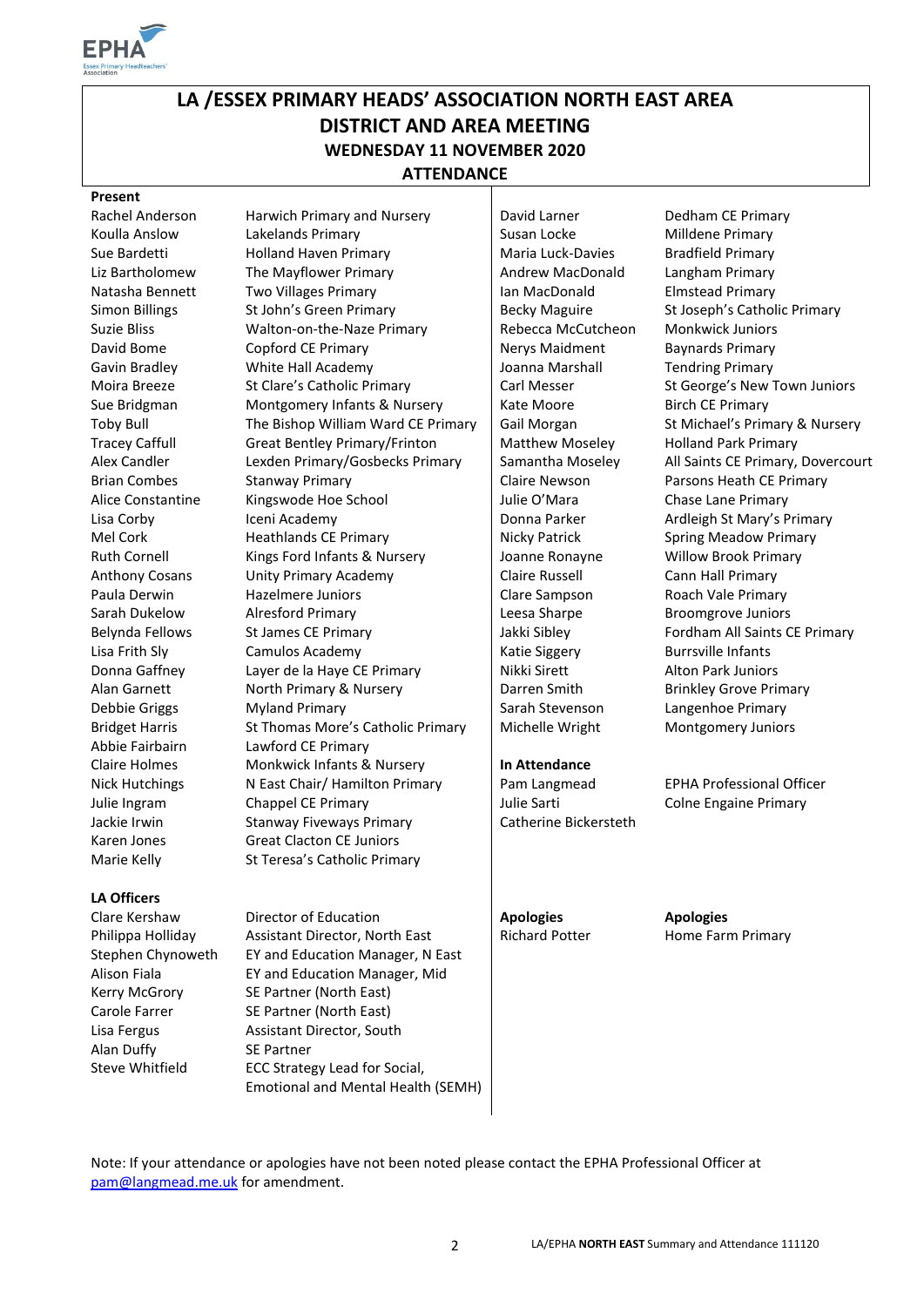

# **NORTH EAST EPHA AREA MEETING MINUTES 11 NOVEMBER 2020**

#### **1. WELCOME**

The meeting was held online as a result of the continuing Coronavirus pandemic. As the meeting began, Nick received a phone call from Ofsted informing him that he would be subject to a virtual Ofsted visit the following day; as a result, he dipped in and out of the meeting!

Nick Hutchings, the North East Area Chair welcomed headteachers to the meeting. He noted that this was a weird situation and normally everyone would be meeting at the Colchester Stadium.

#### **Welcome to the following headteachers:**

| Koulla Anslow        | Lakelands Primary School                 |
|----------------------|------------------------------------------|
| Alice Constantine    | Kingswode Hoe School                     |
| Alex Candler         | <b>Gosbecks Primary (interim)</b>        |
| Mark Carter-Tufnell  | Mistley Norman Primary                   |
| <b>Becky Maguire</b> | St Joseph's Catholic Primary, Dovercourt |

#### **Farewell to the following headteachers:**

| Julia Hunt       | Brightlingsea Primary           |  |
|------------------|---------------------------------|--|
| Jackie Irwin     | <b>Stanway Fiveways Primary</b> |  |
| Lorraine Laudrum | <b>Braiswick Primary</b>        |  |
| Claire Russell   | Cann Hall Primary               |  |
| Jakki Sibley     | Fordham All Saints Primary      |  |
|                  |                                 |  |

#### **2. NORTH EAST EPHA MEETING**

#### **a) EPHA Annual General Meeting**

The EPHA Annual General Meeting took place on 7 October 2020 and the following headteachers were elected as officers for the coming year:

- Harriet Phelps-Knights (Janet Duke Primary) Chair
- Nick Hutchings (Hamilton Primary) Vice-Chair
- Nicky Barrand (Cherry Tree Primary) Executive Treasurer

They are supported by 36 headteachers across the county, representing their colleagues in different districts. The full Executive membership list, minutes of the AGM, and the Constitution and Financial Regulations are available on the EPHA website**.** 

For the time being meetings are being held online and, while mainly Executive members attend those meetings, a reminder that other headteachers can attend if they wish to.

# **b) EPHA Priorities for 2020/21**

At the AGM the headteachers who attended discussed the priorities for the Association for the coming year. It was agreed these should include:

*Support for schools around Covid-19*

Including navigating the guidance and putting forward primary headteacher views.

*Continuing to work collaboratively with partners*

Including the Local Authority, ASHE, ESSET, and now the Regional Schools Commissioner officer. It has never been more important to ensure that the primary headteacher voice is heard. *Headteacher well-being* 

This is even more important than ever given the huge current pressures on headteachers. The Headteacher Wellbeing programme, led by Jo Barclay, is being rolled out to schools. This started with a focus on resources for governors. The Professional Officer noted that all Schools Effectiveness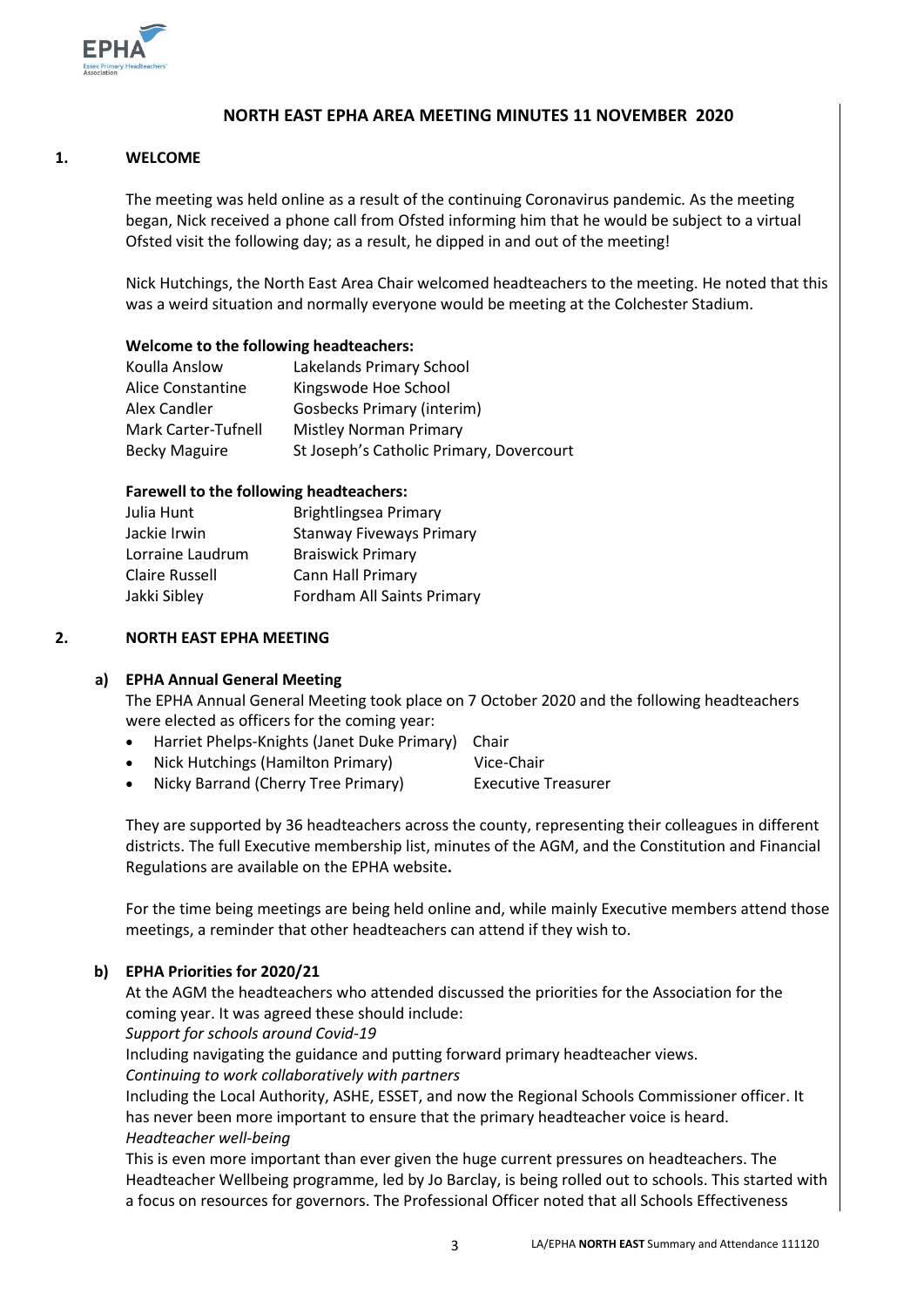

Partners have received training on the Headteacher Wellbeing programme resources and they should be focused on this as a concern.

#### *Termly briefings for headteachers*

Continuation of the termly briefings delivered by the Professional Officer which are welcomed by many headteachers across the County.

#### *Training opportunities*

The Chair asked headteachers to feedback if there was anything EPHA should be responding to with training, resources and website updates – ongoing.

**c) The Autumn term EPHA newsletter** was circulated to headteachers in advance of the meeting - this can also be found on the Newsletter page of the EPHA website [www.essexprimaryheads.co.uk.](http://www.essexprimaryheads.co.uk/)

#### **d) EPHA conference information**

The Deputy and Assistant Heads' conference was held online this year and attended by over 180 delegates. Despite a few Zoom glitches, the conference was welcomed and enjoyed by the deputies, who heard presentations from Lord Robert Winston, Drew Povey and Jaz Ampaw-Farr, as well as workshops around managing anxiety, Ofsted and the primary curriculum.

The conference has become a "*do-not-miss"* annual networking event for many of our deputies and assistant heads, and reflects EPHA's recognition and appreciation of their role and importance in our primary schools. Next year's Deputy Heads' conference will be held on Friday 8 October 2021

#### **Headteachers' conference**

#### Friday 19 March 2021

Sadly, we will need to hold the conference online in March, as it seems unlikely that we will be able to host a large gathering by then. Information will be sent to you early in the spring term, and we promise to book some amazing speakers for you to enjoy.

#### **e) NAHT update**

Alan Garnett, NAHT Branch Officer, reminded headteachers that the NAHT will hold its (virtual) Annual General Meeting and conference at 2.00 pm on Thursday 26<sup>th</sup> November. Nick Brooke, the Deputy General Secretary will be speaking at the conference, and questions and opinions from headteachers will be welcome – please forward these to Alan Garnett at garnett@north.essex.sch.uk A Zoom invitation will be sent to members in advance of the meeting.

#### **f) The Arts Sphere**

Wishbone Partnership, in collaboration with the Lars Windhorst Foundation, offers arts enrichment classes to schools (primary and secondary) whereby qualified artists deliver classes to students, covering a range of topics, techniques and media including:

- Drawing and painting
- Printing techniques
- Clay and sculpture
- **Collage**
- Digital Art
- Ftc.

The aim of the art enrichment programme is to help students explore their artistic potential, encourage creativity and inspire and challenge students.

The Arts Sphere was conceived of as an enrichment programme in schools, but we have embraced online learning for secondary schools in the current situation.

They are happy to work with schools on a short term or long term basis. **All costs are covered by the Lars Windhorst Foundation, including cost of supplies.** Classes can be from 60 to 90 minutes, to a full day workshop.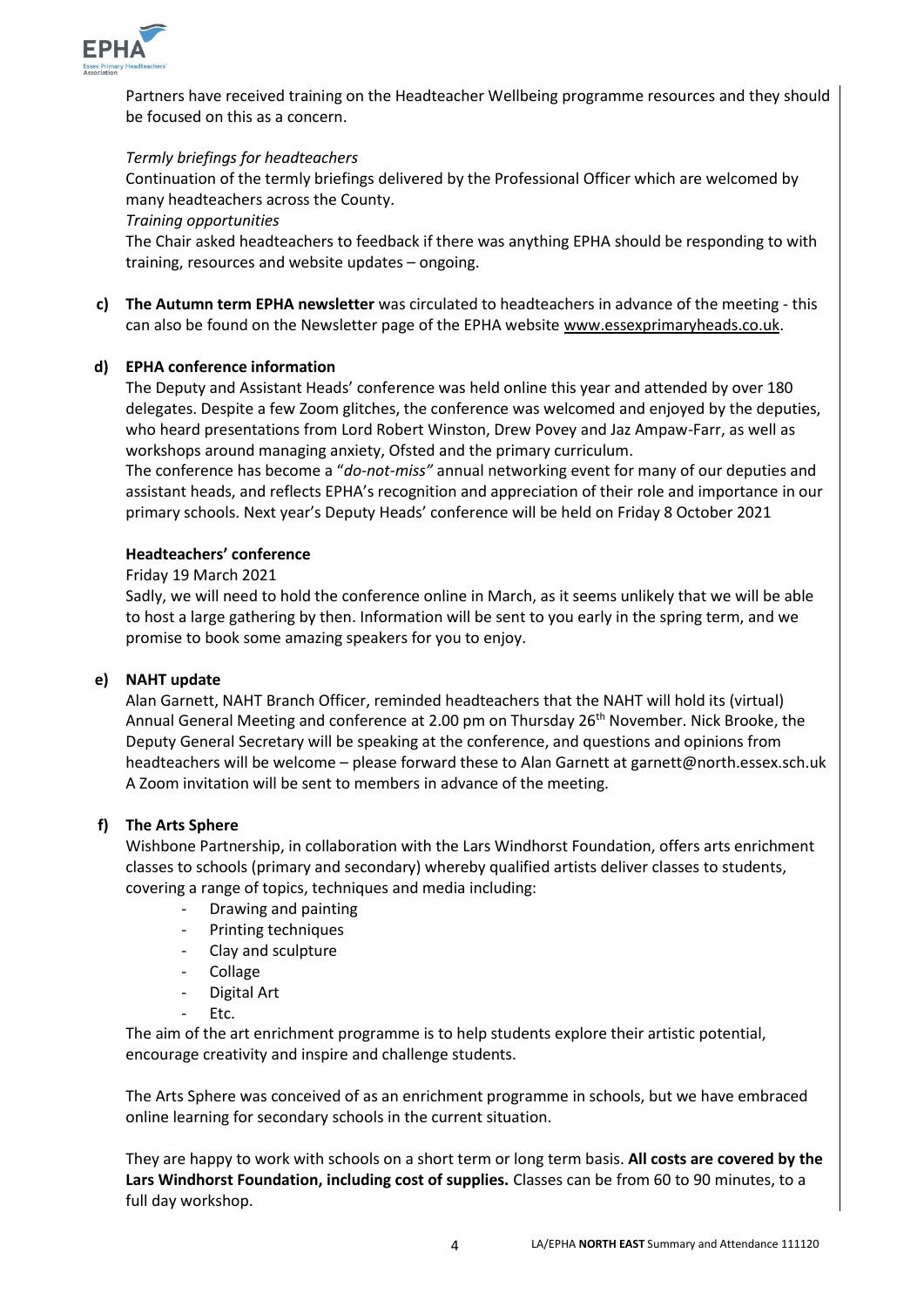

#### If you are interested please contac[t lavone@wishbonepartnership.com](mailto:lavone@wishbonepartnership.com)

Wellbeing training and support for schools, check out [www.sameseadifferentboats.com.](http://www.sameseadifferentboats.com/) The wellbeing training supports the teachers with their own wellbeing, as well as their students. It is delivered via zoom, and can be tailored to each school's needs. It can be as little as 1.5 hours, or a whole day. The Lars Windhorst Foundation is covering the costs of the training, so schools are getting it for free. Have a look at the testimonial page!

#### *About The Lars Windhorst Foundation*

*The Lars Windhorst Foundation provides disadvantaged young people with experiences and opportunities that empower them to reach their full potential. It engages in projects that promote culture and the arts and supports wellbeing initiatives. For more information visit [www.larswindhorstfoundation.com](http://www.larswindhorstfoundation.com/)*

#### **3. OFSTED UPDATE**

Michelle Winter, Senior HMI for the East of England, was welcomed to the meeting. She noted that it was just a few weeks since she had "met" with headteachers in Essex, and her aim was to give an update on how the Ofsted visits this term are working and what information is being gathered from schools.

Michelle reminded heads that the interim visits are not inspections and, on the whole, the feedback from headteachers and senior leaders who have taken part has been pretty positive. Ofsted is seeking information from schools about a wide range of issues, including the challenges and barriers that are being faced by schools during this term and since full reopening. Ofsted inspectors are particularly interested in schools' plans for getting back to teaching the full curriculum, understanding how behaviour has been affected, and how schools are managing and supporting children who are vulnerable, or have become vulnerable in the last few months.

On 10<sup>th</sup> November Ofsted published a second briefing paper, reflecting the information gathered from schools leaders since the end of September. Michelle suggested this was a good place for headteachers to start when reflecting on their practice and development.

Ofsted has planned around 1200 visits this term. Initially these took place within the school, with the headteacher and senior leaders, but since the second national lockdown these are operating virtually. Whilst inspectors would prefer to visit schools in person, the technology has worked well in the main, and discussions continue to be interesting and fruitful.

A big part of the conversation has been about the curriculum and what that might look like for schools, where children are in terms of their learning and the gaps that have appeared. The discussion around remote education has been interesting, and children are still having to isolate, which has an impact on their learning. Michelle noted that schools have worked really hard to get to a state which allows learning to continue, whilst recognising that this can never replace face to face learning within the school environment.

The briefing paper also reflects the focus on the impact on staff wellbeing, on teachers' workload, managing onsite learning in conjunction with offering remote learning.

Ofsted is asking about attendance; some schools have reported that attendance was higher than normal at the beginning of term, but there is likely to be an impact as more groups of children are sent home to socially isolate, and there has been a trend towards a number of children and young people being taken out of school to be electively home educated. Michelle suggested that this is something that school leaders are concerned about.